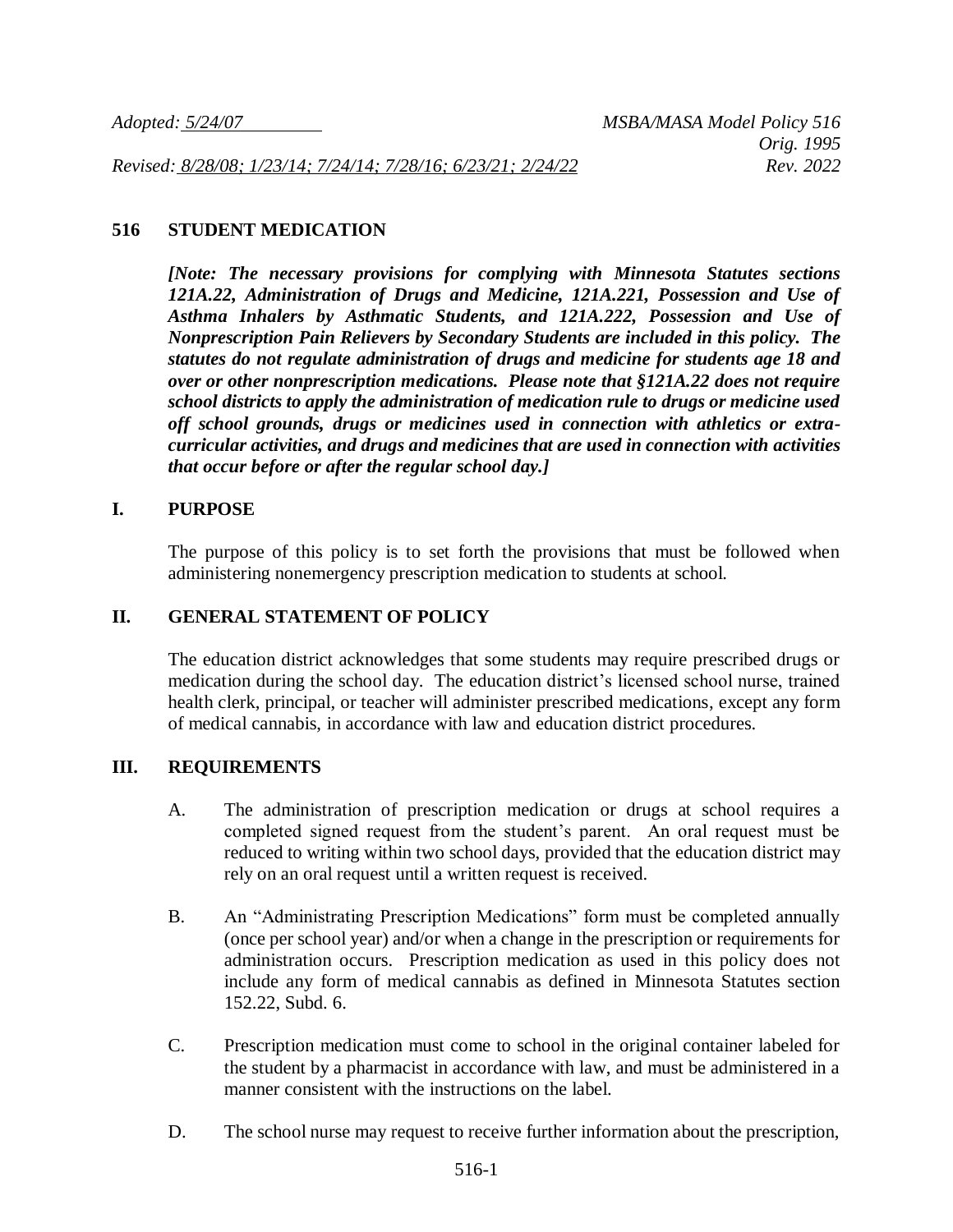if needed, prior to administration of the substance.

- E. Prescription medications are not to be carried by the student, but will be left with the appropriate education district personnel. Exceptions to this requirement are: prescription asthma medications self-administered with an inhaler (See Part J.5. below), and medications administered as noted in a written agreement between the education district and the parent or as specified in an IEP (individualized education program), Section 504 plan, or IHP (individual health plan).
- F. The school must be notified immediately by the parent or student 18 years old or older in writing of any change in the student's prescription medication administration. A new medical authorization or container label with new pharmacy instructions shall be required immediately as well.
- G. For drugs or medicine used by children with a disability, administration may be as provided in the IEP, Section 504 plan or IHP.
- H. The school nurse, or other designated person, shall be responsible for the filing of the Administering Prescription Medications form in the health records section of the student file. The school nurse, or other designated person, shall be responsible for providing a copy of such form to the principal and to other personnel designated to administer the medication.
- I. Procedures for administration of drugs and medicine at school and school activities shall be developed in consultation with a school nurse, a licensed school nurse, or a public or private health organization or other appropriate party (if appropriately contracted by the education district under Minnesota Statutes section 121A.21). The education district administration shall submit these procedures and any additional guidelines and procedures necessary to implement this policy to the education district board for approval. Upon approval by the education district board, such guidelines and procedures shall be an addendum to this policy.
- J. If the administration of a drug or medication described in this section requires the education district to store the drug or medication, the parent or legal guardian must inform the school if the drug or medication is a controlled substance. For a drug or medication that is not a controlled substance, the request must include a provision designating the education district as an authorized entity to transport the drug or medication for the purpose of destruction if any unused drug or medication remains in the possession of education district personnel. For a drug or medication that is a controlled substance, the request must specify that the parent or legal guardian is required to retrieve the drug or controlled substance when requested by the school.

# K. Specific Exceptions:

1. Special health treatments and health functions such as catheterization, tracheostomy suctioning, and gastrostomy feedings do not constitute administration of drugs and medicine;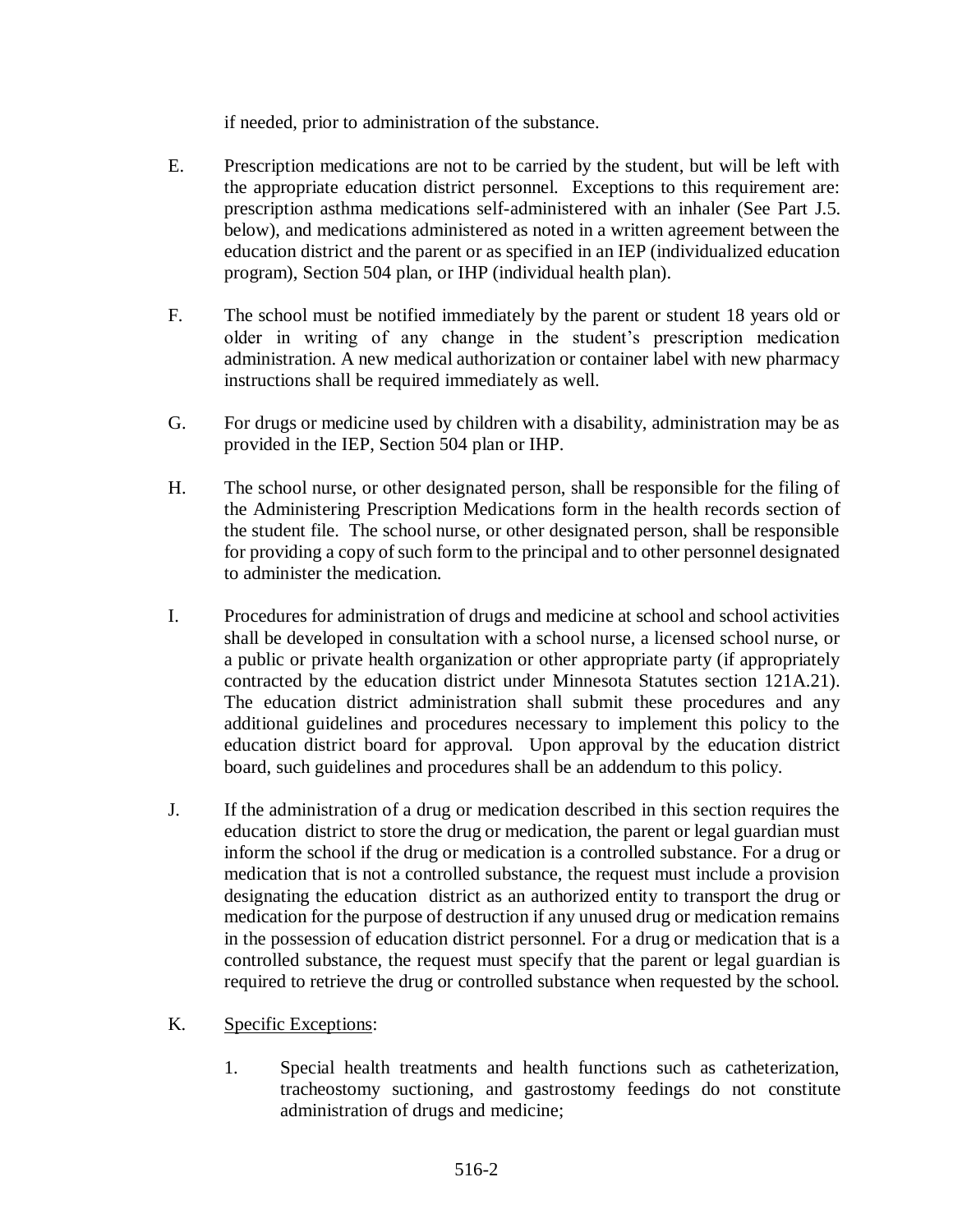- 2. Emergency health procedures, including emergency administration of drugs and medicine are not subject to this policy;
- 3. Drugs or medicine provided or administered by a public health agency to prevent or control an illness or a disease outbreak are not governed by this policy;
- 4. Drugs or medicines used at school in connection with services for which a minor may give effective consent are not governed by this policy;
- 5. Drugs or medicines that are prescription asthma or reactive airway disease medications can be self-administered by a student with an asthma inhaler if:
	- a. the education district has received a written authorization from the pupil's parent permitting the student to self-administer the medication;
	- b. the inhaler is properly labeled for that student; and
	- c. the parent has not requested education district personnel to administer the medication to the student.

The parent must submit written authorization for the student to selfadminister the medication each school year. In a school that does not have a school nurse or school nursing services, the student's parent or guardian must submit written verification from the prescribing professional which documents that an assessment of the student's knowledge and skills to safely possess and use an asthma inhaler in a school setting has been completed.

If the education district employs a school nurse or provides school nursing services under another arrangement, the school nurse or other appropriate party must assess the student's knowledge and skills to safely possess and use an asthma inhaler in a school setting and enter into the student's school health record a plan to implement safe possession and use of asthma inhalers;

- 6. Medications:
	- a. that are used off school grounds;
	- b. that are used in connection with athletics or extracurricular activities; or
	- c. that are used in connection with activities that occur before or after the regular school day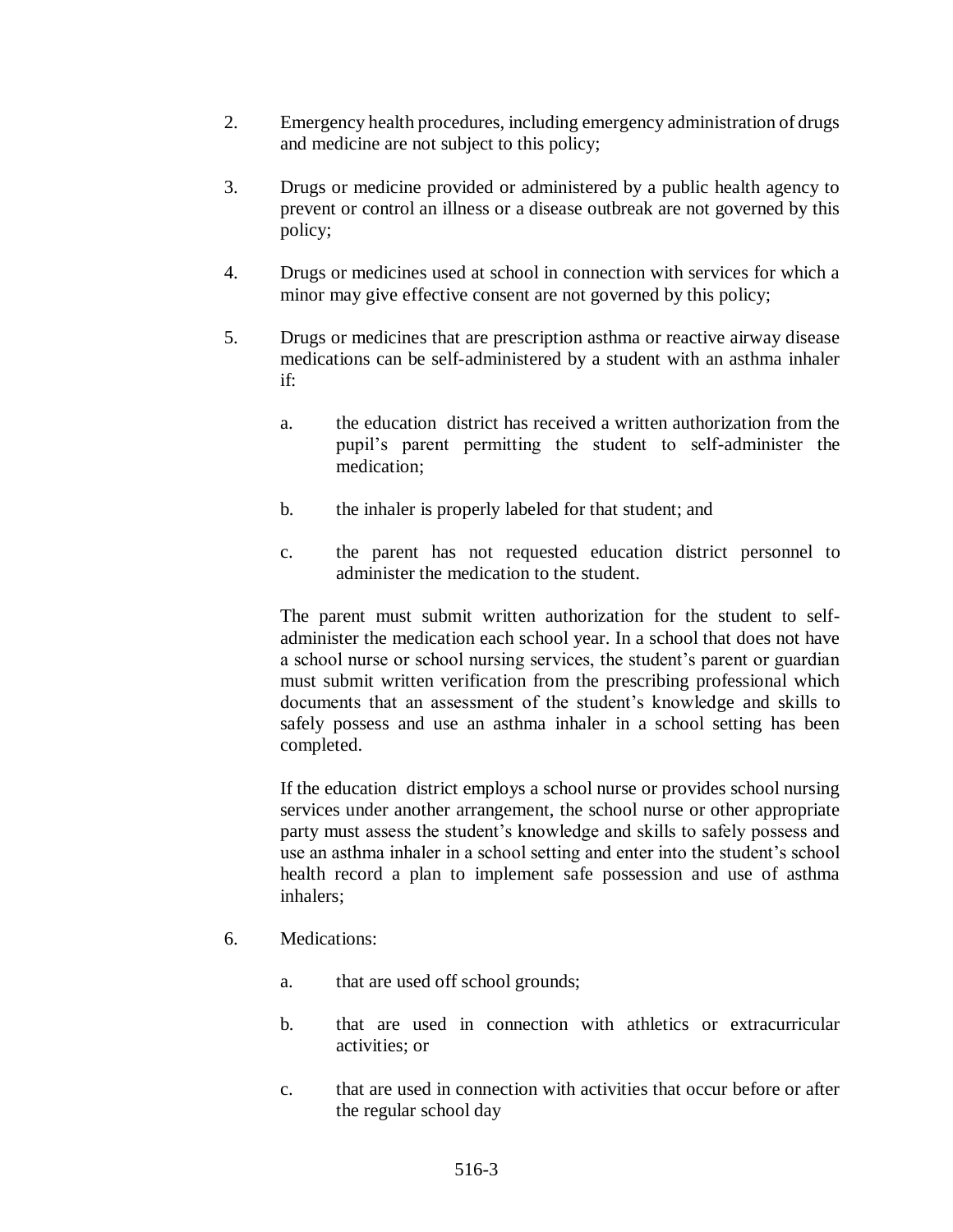are not governed by this policy.

## *[Note: The provisions of paragraph 6 are optional and the education district board may choose to include or exclude any of the provisions specified.]*

7. Nonprescription Medication. A secondary student may possess and use nonprescription pain relief in a manner consistent with the labeling, if the education district has received written authorization from the student's parent or guardian permitting the student to self-administer the medication. The parent or guardian must submit written authorization for the student to self-administer the medication each school year. The education district may revoke a student's privilege to possess and use nonprescription pain relievers if the education district determines that the student is abusing the privilege. This provision does not apply to the possession or use of any drug or product containing ephedrine or pseudoephedrine as its sole active ingredient or as one of its active ingredients. Except as stated in this paragraph, only prescription medications are governed by this policy.

# *[Note: Education districts should consult with licensed medical and nursing personnel to address whether nonprescription medications will be allowed at elementary schools and whether and under what conditions school personnel will participate in storing or administering nonprescription medications.]*

- 8. At the start of each school year or at the time a student enrolls in school, whichever is first, a student's parent, school staff, including those responsible for student health care, and the prescribing medical professional must develop and implement an individualized written health plan for a student who is prescribed epinephrine auto-injectors that enables the student to:
	- a. possess epinephrine auto-injectors; or
	- b. if the parent and prescribing medical professional determine the student is unable to possess the epinephrine, have immediate access to epinephrine auto-injectors in close proximity to the student at all times during the instructional day.

The plan must designate the education district staff responsible for implementing the student's health plan, including recognizing anaphylaxis and administering epinephrine auto-injectors when required, consistent with state law. This health plan may be included in a student's § 504 plan.

9. A student may possess and apply a topical sunscreen product during the school day while on school property or at a school-sponsored event without a prescription, physician's note, or other documentation from a licensed health care professional. School personnel are not required to provide sunscreen or assist students in applying sunscreen.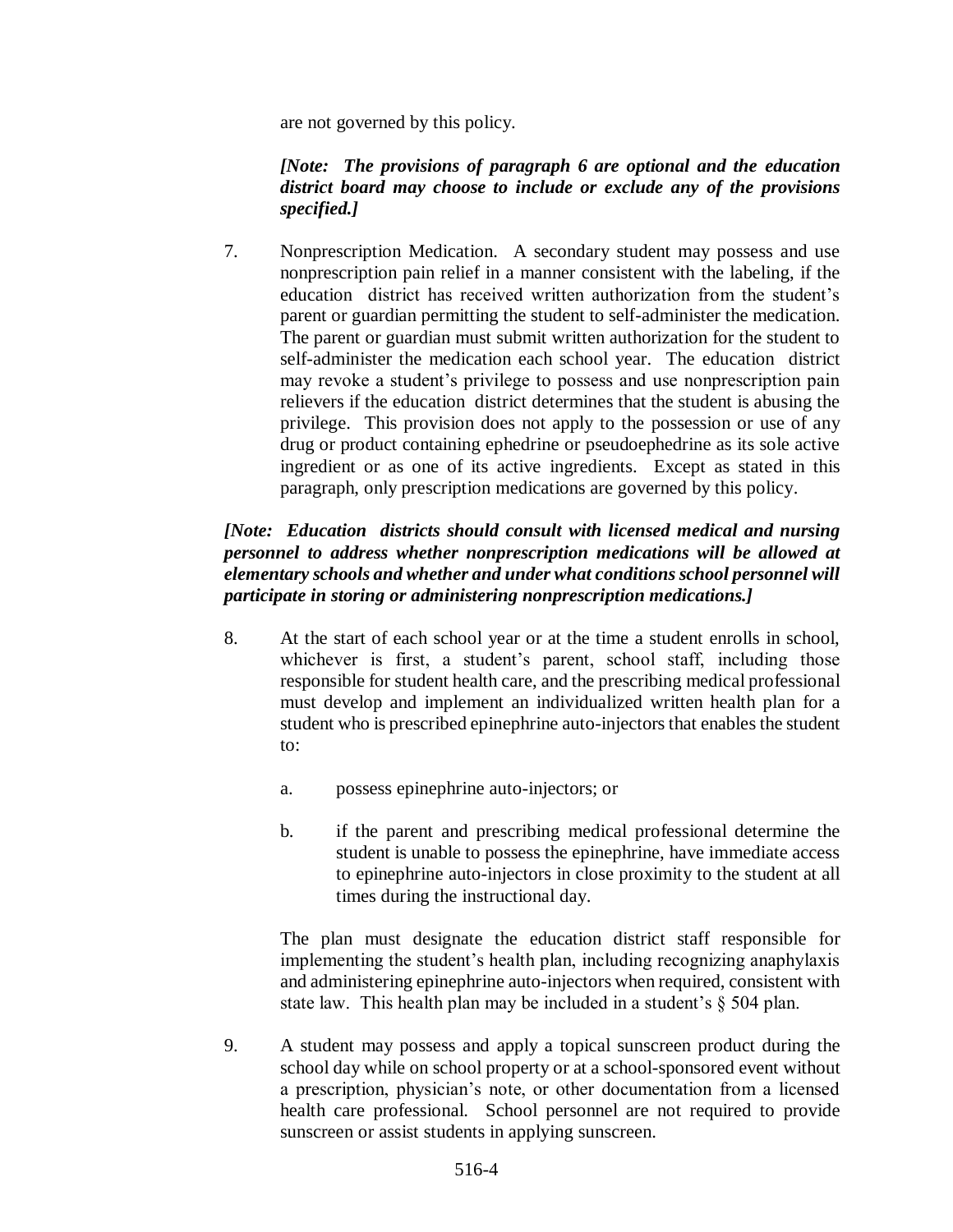- L. "Parent" for students 18 years old or older is the student.
- M. Districts and schools may obtain and possess epinephrine auto-injectors to be maintained and administered by education district personnel to a student or other individual if, in good faith, it is determined that person is experiencing anaphylaxis regardless of whether the student or other individual has a prescription for an epinephrine auto-injector. The administration of an epinephrine auto-injector in accordance with this section is not the practice of medicine.

A district or school may enter into arrangements with manufacturers of epinephrine auto-injectors to obtain epinephrine auto-injectors at fair-market, free, or reduced prices. A third party, other than a manufacturer or supplier, may pay for a school's supply of epinephrine auto-injectors.

- N. Procedure regarding unclaimed drugs or medications.
	- 1. The education district has adopted the following procedure for the collection and transport of any unclaimed or abandoned prescription drugs or medications remaining in the possession of education district personnel in accordance with this policy. Before the transportation of any prescription drug or medication under this policy, the education district shall make a reasonable attempt to return the unused prescription drug or medication to the student's parent or legal guardian. Transportation of unclaimed or unused prescription drugs or medications will occur at least annually, but may occur more frequently at the discretion of the education district.
	- 2. If the unclaimed or abandoned prescription drug is not a controlled substance as defined under Minnesota Statutes section 152.01, subdivision 4, or is an overthe-counter medication, the education district will either designate an individual who shall be responsible for transporting the drug or medication to a designated drop-off box or collection site or request that a law enforcement agency transport the drug or medication to a drop-off box or collection site on behalf of the education district.
	- 3. If the unclaimed or abandoned prescription drug is a controlled substance as defined in Minnesota Statutes section 152.01, subdivision 4, the education district or education district personnel is prohibited from transporting the prescription drug to a drop-off box or collection site for prescription drugs identified under this paragraph. The education district must request that a law enforcement agency transport the prescription drug or medication to a collection bin that complies with Drug Enforcement Agency regulations, or if a site is not available, under the agency's procedure for transporting drugs.

| <b>Legal References:</b> | Minn. Stat. § 13.32 (Student Health Data)                    |
|--------------------------|--------------------------------------------------------------|
|                          | Minn. Stat. § 121A.21 (Hiring of Health Personnel)           |
|                          | Minn. Stat. § 121A.22 (Administration of Drugs and Medicine) |